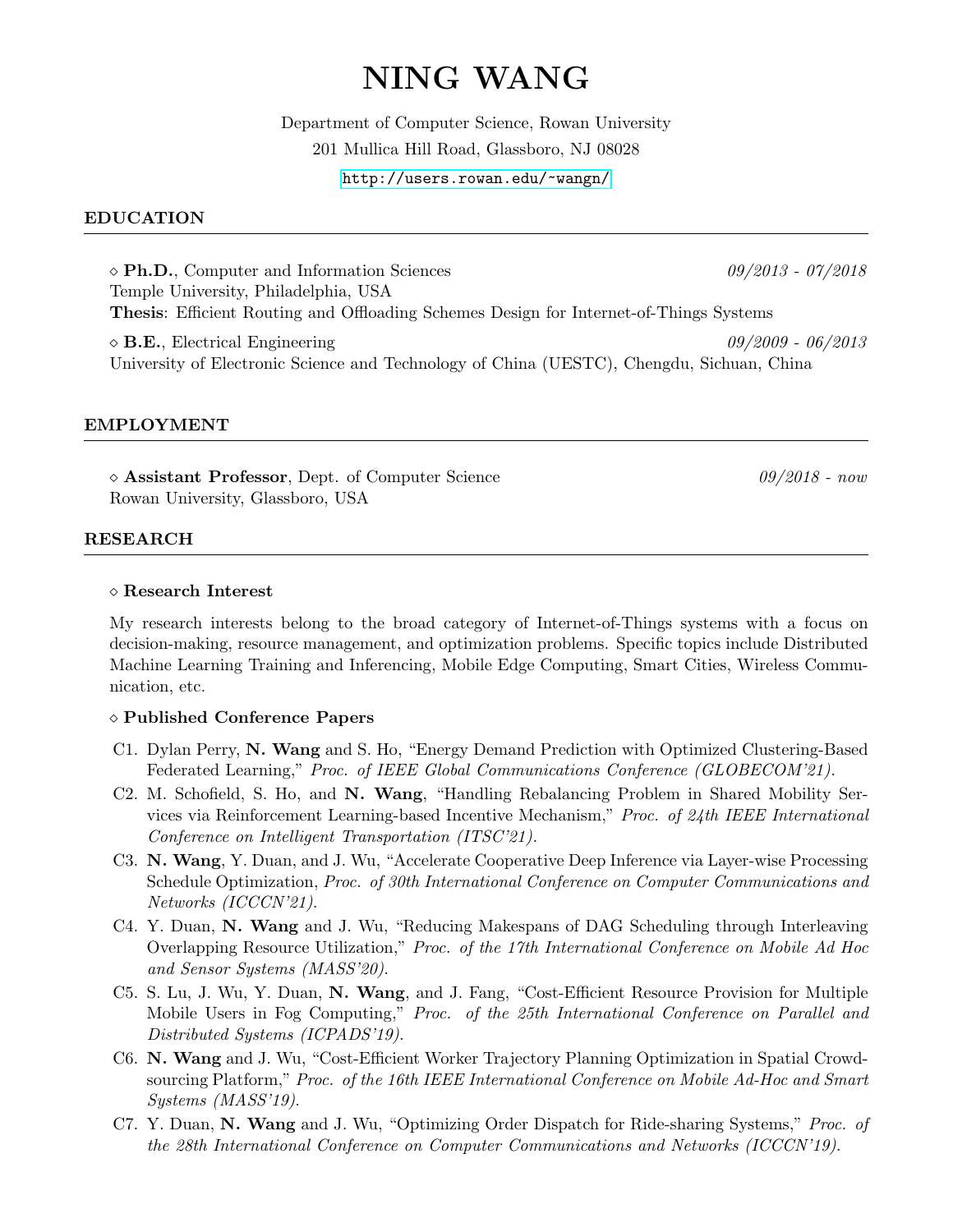- C8. N. Wang, J. Wu, and H. Dai, "Bundle Charging: Mobile Charging Trajectory Optimization in Dense Wireless Sensor Networks.", Proc. of the 39th IEEE International Conference on Distributed Computing Systems (ICDCS'19).
- C9. H. Zheng, N. Wang and J. Wu, "Non-Submodularity and Approximability: Influence Maximization in Online Social Networks," Proc. of the 20th IEEE International Conference on a World of Wireless, Mobile and Multimedia Networks (WoWMoM'19).
- C10. S. Lu, J. Wu, Y. Duan, N. Wang, and Z. Fang, "Cost-Efficient Resource Provisioning in Delay-Sensitive Cooperative Fog Computing," Proc. of the 24th IEEE International Conference on Parallel and Distributed Systems (ICPADS'18).
- C11. N. Wang and J. Wu, "Optimal Cloud Instance Acquisition via IaaS Cloud Brokerage with Volume Discount," Proc. of IEEE/ACM 26th International Symposium on Quality of Service  $($ IWQoS'18 $)$ .
- C12. N. Wang and J. Wu, "Latency Minimization Through Optimal Player Matchmaking in Multi-Party Online Gaming," Proc. of the 19th IEEE International Conference on a World of Wireless, Mobile and Multimedia Networks (WoWMoM'18).
- C13. N. Wang and J. Wu, "Optimal Data Partitioning and Forwarding in Opportunistic Mobile Networks," Proc. of the IEEE International Conference on Wireless Communications and Networking Conference (WCNC'18).
- C14. N. Wang and J. Wu, "Optimal Cellular Traffic Offloading Through Opportunistic Mobile Networks by Data Partitioning," Proc. of the IEEE International Conference on International Conference on Communications (ICC'18).
- C15. N. Wang, J. Wu, and P. Ostovari, "Coverage and Min-Max Workload Cost Balancing in Spatial Crowdsourcing," Proc. of the 14th IEEE International Conference on Ubiquitous Intelligence and Computing (UIC'17).
- C16. N. Wang and J. Wu, "Mutually Exclusive Data Dissemination in the Mobile Publish/Subscribe System," Proc. of the 13th IEEE International Conference on Mobile Ad hoc and Sensor Systems (MASS'16).
- C17. N. Wang and J. Wu, "Minimizing the Subscription Aggregation Cost in the Content-based Pub/Sub System," Proc. of the 25th IEEE International Conference on Computer Communications and Networks (ICCCN'16).
- C18. N. Wang and J. Wu. "Opportunistic WiFi Offloading in a Vehicular Environment: Waiting or Downloading Now?," Proc. of the 35th IEEE International Conference on Computer Communications (INFOCOM'16).
- C19. N. Wang and J. Wu. "Trajectory Scheduling for Timely Data Report in Underwater Wireless Sensor Networks," Proc. of the IEEE Global Communications Conference (GlOBECOM'15).
- C20. N. Wang and J. Wu. "A General Data and Acknowledgement Dissemination Scheme in Mobile Social Networks," Proc. of the 11th IEEE International Conference on Mobile Ad-hoc and Sensor Systems (MASS'14).

#### Published Journal Papers

- J1. J. Zhang, J. Li, N. Wang, B. Wu, "An Enhanced Predictive Hierarchical Power Management Framework for Islanded Microgrids," accepted to be appear in IET Generation, Transmission Distribution, 2021.
- J2. S. Lu, J. Wu, N. Wang, Y. Duan, H. Liu, J. Zhang, and J. Fang, "Resource provisioning in collaborative fog computing for multiple delaysensitive users," accepted to be appear in Software: Practice and Experience, 2021.
- J3. Y. Duan, N. Wang and J. Wu, "Minimizing Training Time of Distributed Machine Learning by Reducing Data Communication," accepted to be appear in IEEE Transactions on Network Science and Engineering (TNSE), 2021.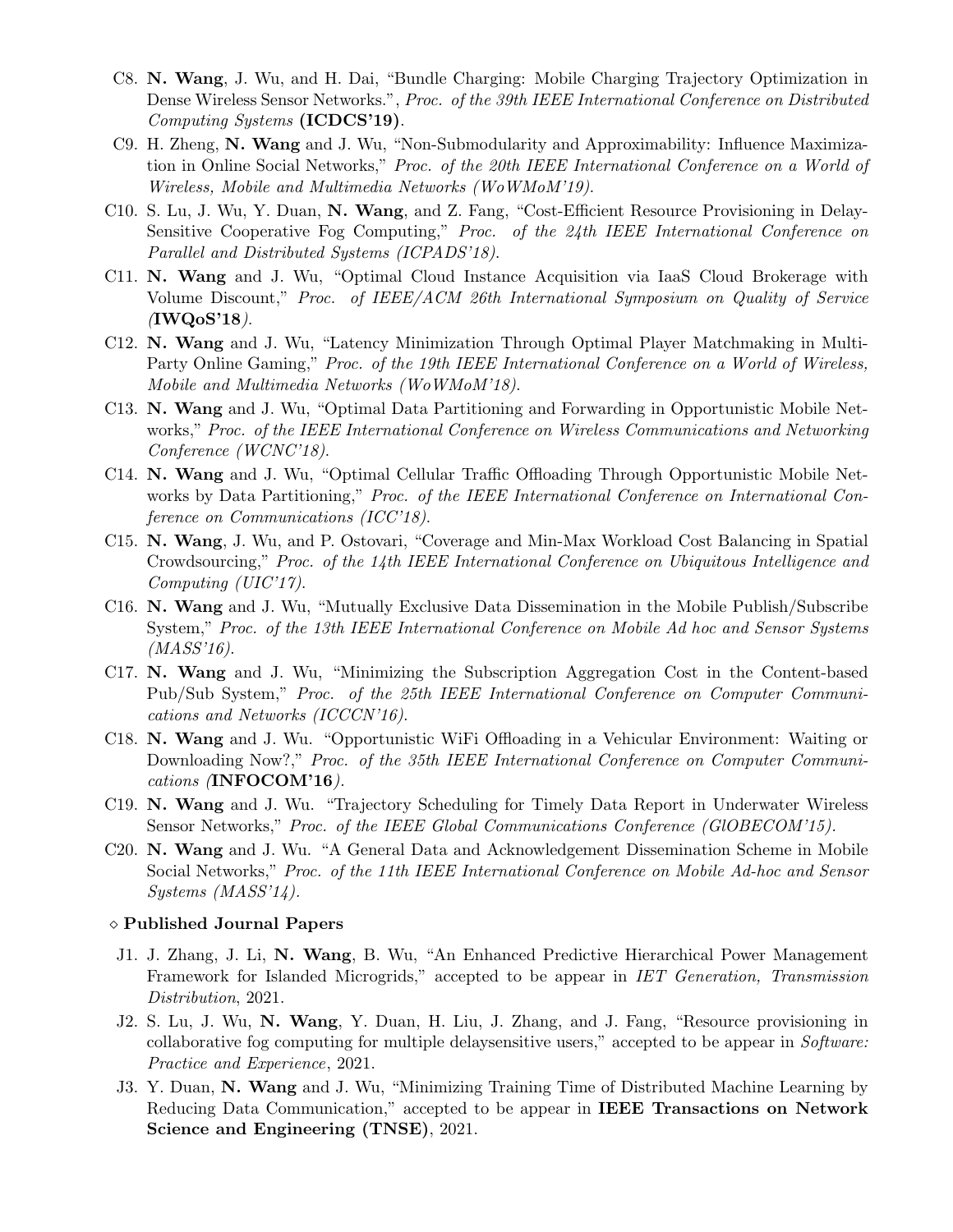- J4. N. Wang, J. Li, S. Ho, C. Qiu, "Distributed Machine Learning for Energy Trading in Electric Distribution System of the Future," The Electricity Journal Vol. 34, No. 1, 2021.
- J5. S. Ho, M. Schofield, and N. Wang, "Learning Incentization Strategy for Resource Rebalancing in Shared Services With A Budget Constraint," Journal of Applied and Numerical Optimization (JANO), Vol 3, pp 105-114, 2021.
- J6. C. Qiu, A. Squicciarini, C. Pang, N. Wang, and B. Wu, "Location Privacy Protection in Vehicle-Based Spatial Crowdsourcing via Geo-Indistinguishability," IEEE Transactions on Mobile Computing (TMC), 2020.
- J7. S. Lu, J. Wu, Y. Duan, N. Wang, and J. Fang, "Towards cost-efficient resource provisioning with multiple mobile users in fog computing," Journal of Parallel and Distributed Computing, Vol. 146, pp 96-106, 2020.
- J8. N. Wang, J. Wu and L. Sheng, "Rethink Data Forwarding in Mobile Social Networks using Movement History Information," Ad Hoc & Sensor Wireless Networks, Vol. 46, pp 163-188, 2020.
- J9. J. Wu and N. Wang, "Approximating Special Social Influence Maximization Problems," in Tsinghua Science and Technology, Vol. 25, No. 6, pp. 703-711, 2020.
- J10. H. Zhou, H. Wang, N. Wang, D. Li, Y. Cao, and J. Wu, "Exploiting Mobile Social Networks from Temporal Perspective: A Survey," IEEE Access. Vol 7, pp 180818 - 180834, 2019.
- J11. N. Wang and J. Wu, "Cost-efficient Heterogeneous Worker Recruitment under Coverage Requirement in Spatial Crowdsourcing," IEEE Transactions on Big Data, Early Access.
- J12. N. Wang and J. Wu, "Rethink Data Dissemination in Opportunistic Mobile Networks with Mutually Exclusive Requirement," Journal of Parallel and Distributed Computing, Vol. 119,ba pp 50-63, 2018.
- J13. H. Zheng, N. Wang, and J. Wu, "Minimizing Deep Sea Data Collection Delay with Autonomous Underwater Vehicles," Journal of Parallel and Distributed Computing, Vol. 104, pp 99-113, 2017.
- J14. N. Wang and J. Wu, "Data Dissemination in Mobile Social Networks with the Acknowledgment Feedback," Journal of Sensor and Actuator Networks, Vol. 5, No. 2, 2016.

#### Published Book Chapters

B1. N. Wang and J. Wu, "Latency Minimization Through Optimal Data Placement in Fog Computing" in Fog Computing: Theory and Practice, pp 269 - 291, 2020, (Wiley).

## Published Workshop Papers

- W1. H. Zheng, H. Zhou, N. Wang, P. Chen, and S. Xu, "Reinforcement Learning for Energy-efficient Edge Caching in Mobile Edge Networks Proc. of the 3rd IEEE International Workshop on Intelligent Cloud Computing and Networking (INFOCOM ICCN'21).
- W2. N. Wang and Y. Wang, "AutoWaze: Towards Automatic Event Inference in Intelligent Transportation Systems," Proc. of the ICNP Midscale Education and Research Infrastructure and Tools Community Event (ICNP MERIT'19).
- W3. N. Wang and J. Wu, "Maximizing the User's Benefit in the Mobile Cloud Computing," Proc. of the MobiCom 8th ACM Wireless of the Students, by the Students, and for the Students Workshop (MobiCom S3'16).
- W4. N. Wang and J. Wu. "InterestSpread: An Efficient Method for Content Transmission in Mobile Social Networks," Proc. of the 1st International Workshop on Mobile Sensing, Computing and Communication (MobiHoc MSCC'14).

#### Invited Talks

• Load Management with Schedule Cooperation between Smart Buildings and E-Buses, New Jersey Big Data Alliance (NJBDA), April 30, 2021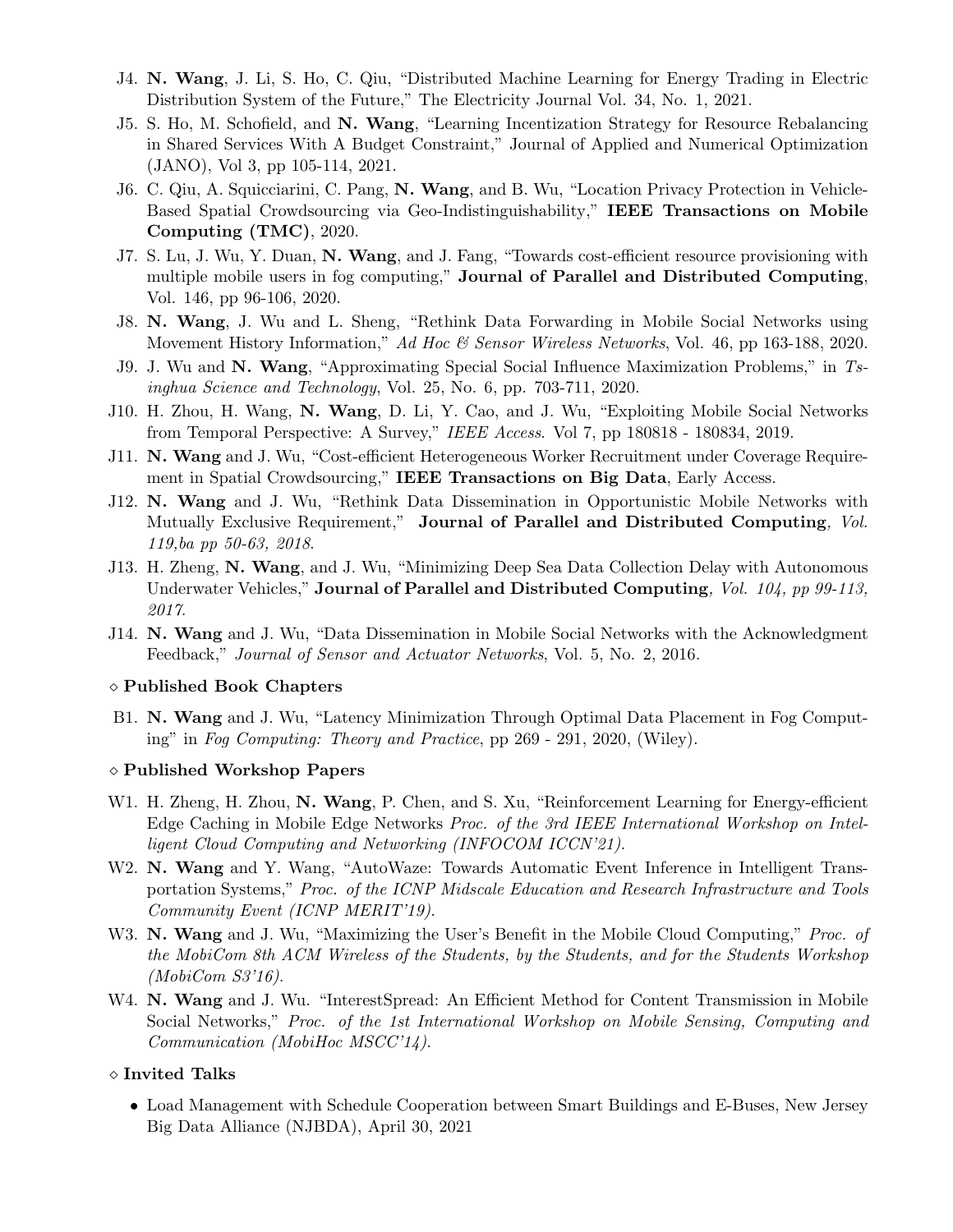- Efficient Routing and Offloading Design in Internet-of-Things Systems, Rowan University, Feb. 20th, 2018
- Opportunistic Routing and Scheduling Design in Internet-of-Things Systems, University of Hartford, Feb. 4th, 2018

## Research Students

- Brian Joseph Campana (Summer 2021 present)
- Dylan Jacob Perry (Spring 2020 present)
- Matthew Schofield (Fall 2019 present)
- Cameron Samuel Thatcher (Summer 2019 present)
- Jeffrey Wang (Fall 2018 Spring 2020)
- Scott Zockoll (Fall 2019 Spring 2020)
- Zachary Miles (Summer 2019)

## Research Grants

|  | • National Science Foundation Cyber-Physical Systems Program (\$329,493) 2021 - 2024 |  |  |  |  |  |  |  |  |
|--|--------------------------------------------------------------------------------------|--|--|--|--|--|--|--|--|
|--|--------------------------------------------------------------------------------------|--|--|--|--|--|--|--|--|

- Camden Health Research Initiative (\$100,000) 2020 2023
- Google Cloud Research Grant (\$ 5000 research credits) 2020 2021
- Google Cloud Research Grant (\$ 5000 research credits) 2019 2020

## PROFESSIONAL ACTIVITIES

## Journal Editor/Guest Editor:

- Wireless Communications and Mobile Computing
- Wiley International Journal of Communication Systems
- Smart Grid Communications (specialty section of Frontiers in Communications and Networks)

## $\Diamond$  Track/Workshop Chair/Co-Chair:

- The 30th International Conference on Computer Communications and Networks (ICCCN 2021)
- The Second International Workshop on Advances in Fog/Edge Computing (AFEC'21)
- The Third International Workshop on Smart Living with IoT, Cloud, and Edge Computing (SLICE'20)
- The First International Workshop on Advances in Fog/Edge Computing (AFEC'20)
- The First International Workshop on Advances in Vehicular Networks (IWAVN'19)

## Program Committee Member:

- 2022 IEEE International Conference on Computer Communication (INFOCOM'22)
- 2021 IEEE International Conference on Connected and Autonomous Driving ((MetroCAD'21)
- 2021 IEEE Vehicular Technology Conference Spring (VTC'21)
- 2021 IEEE Wireless Communications and Networking Conference (WCNC'21)
- 2020 IEEE International Conference on Computer Communications and Networks (ICCCN'20)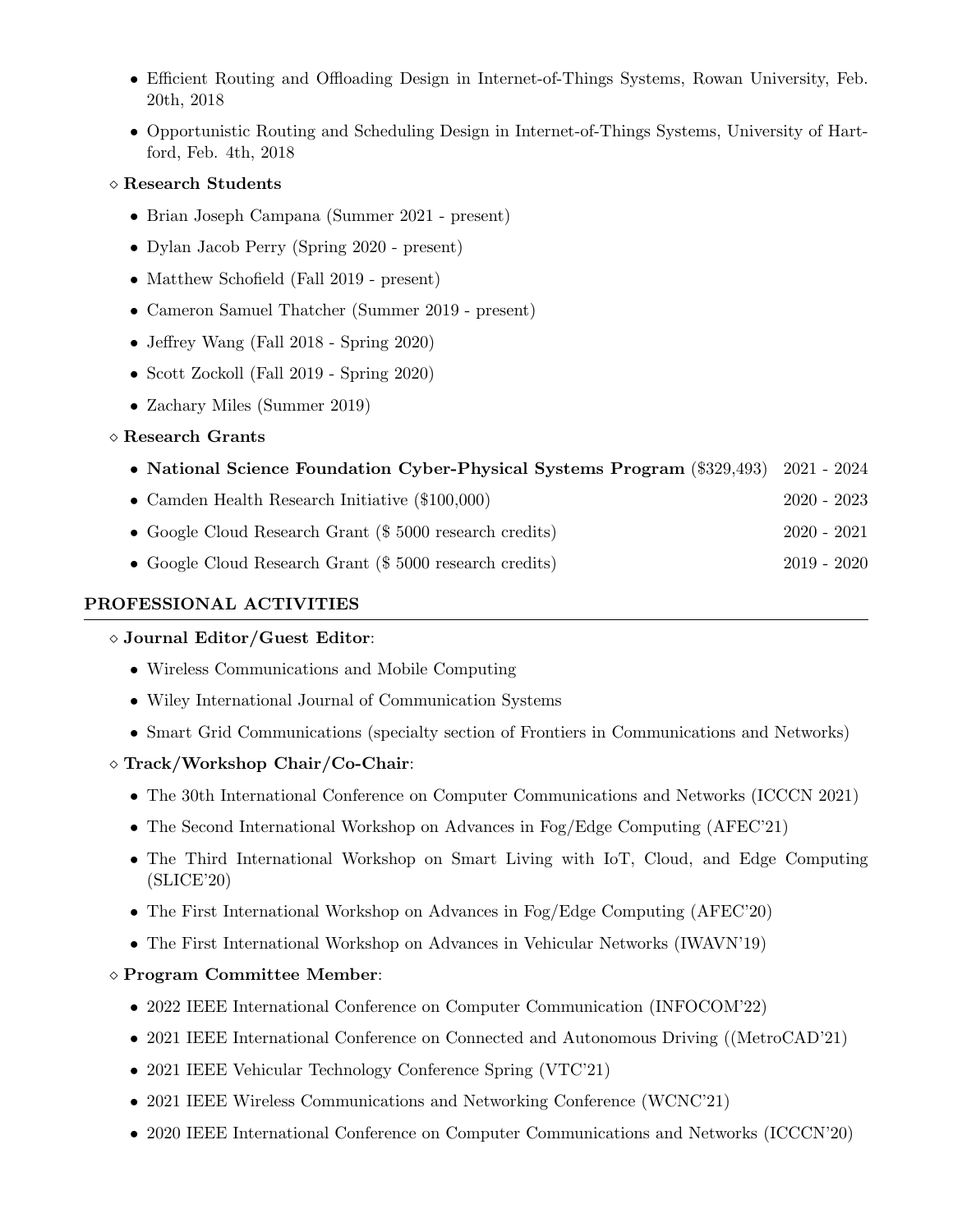- 2020 IEEE Wireless Communications and Networking Conference (WCNC'20)
- 2019 IEEE International Conference of Distributed Computer Systems (ICDCS'19)
- 2019 IEEE International Conference on Parallel and Distributed Systems (ICPADS'19)
- 2019 International Conference on Smart City and Informatization (iSCI'19)
- 2019 International Workshop on Cyberspace Security (IWCSS'19)
- 2019 EAI International Conference on Heterogeneous Networking for Quality, Reliability, Security and Robustness (Qshine'19)

## Conference Reviewer:

- 2018 IEEE International Conference on Mobile Ad-hoc and Sensor Systems (MASS'18)
- 2018 International Conference on Big Data Computing and Communications (BIGCOM'18)
- 2018 IEEE Global Communications Conference (GLOBECOM'18)
- 2018 IEEE International Conference on Computer Communications and Networks (ICCCN'18)
- 2016 IEEE International Conference on Distributed Computing Systems (ICDCS'16)
- 2015 IEEE International Conference on Computer Communication (INFOCOM'15)
- 2015 IEEE International Conference on Sensing, Communication, and Conference (SECON'15)
- 2015 IEEE International Conference on Mobile Ad-hoc and Sensor Systems (MASS'15)
- 2015 IEEE Global Communications Conference (GLOBECOM'15)
- 2014 IEEE International Conference on Mobile Ad-hoc and Sensor Systems (MASS'14)

# Journal Reviewer:

- ACM Transactions on Internet Technology (TOIT)
- IEEE Transactions on Computers (TC)
- IEEE Transactions on Parallel and Distributed Systems (TPDS)
- IEEE Transactions on Mobile Computing (TMC)
- IEEE Transaction on Cloud Computing (TCC)
- IEEE Transactions on Intelligent Transportation Systems (TITS)
- IEEE Transactions on Wireless Communications (TWC)
- IEEE Transaction on Service Computing (TSC)
- IEEE Internet of Things Journal (IoT-J)
- Journal of Parallel and Distributed Computing (JPDC)
- Journal of Computer Science and Technology (JCST)
- IEEE Wireless Communications Letters (WCL)
- International Journal of Ad Hoc and Ubiquitous Computing (IJAHUC)
- Concurrency and Computation: Practice and Experience (CCPE)
- Journal on Wireless Communications and Networking
- IEEE Open Journal of the Communications Society